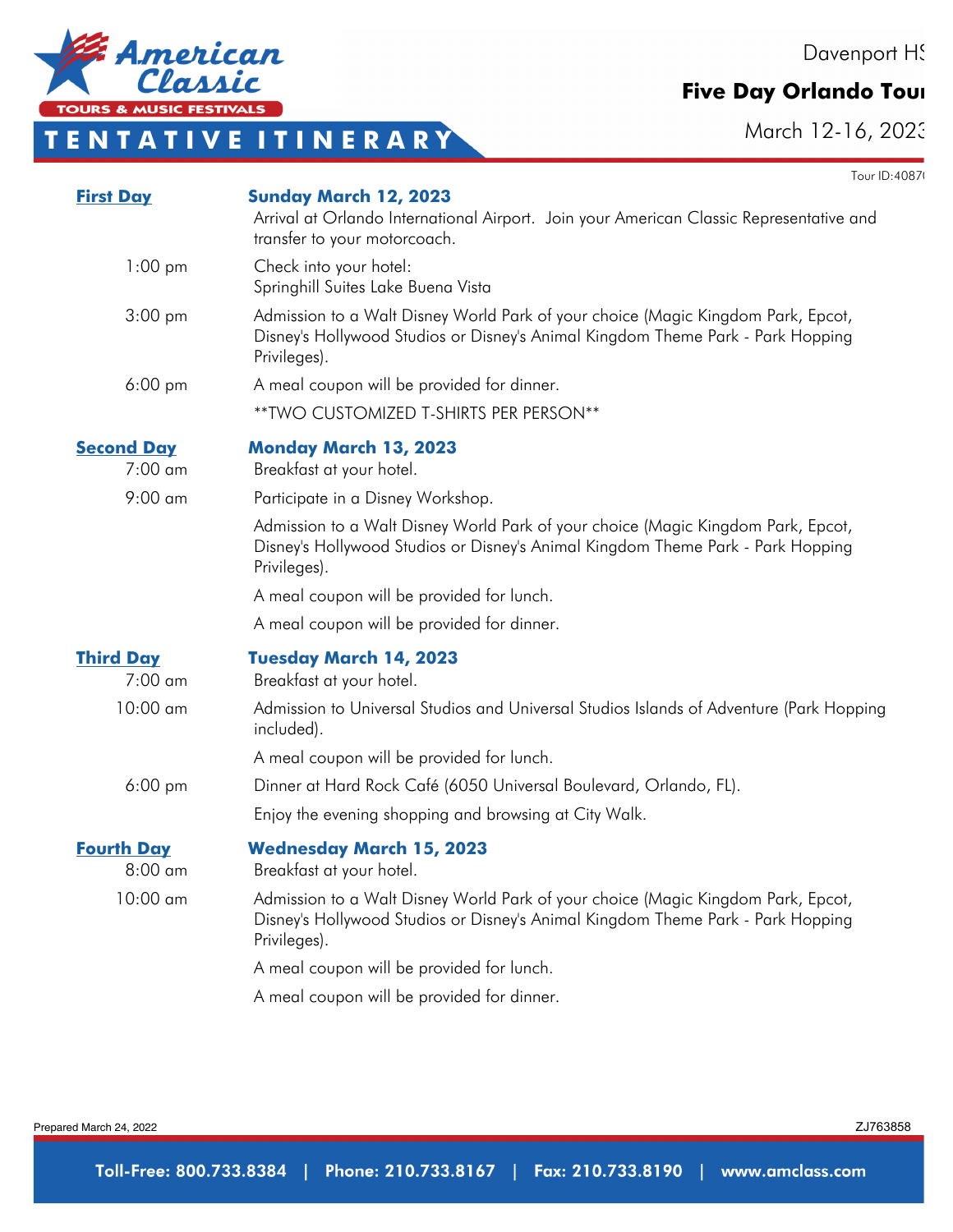

#### **Five Day Orlando Tour**

March 12-16, 2023



### **T E N T A T I V E I T I N E R A R Y**

| <b>Fifth Day</b><br>$8:00 \text{ cm}$ | <b>Thursday March 16, 2023</b><br>Breakfast at your hotel and check out.                                                                                                            |
|---------------------------------------|-------------------------------------------------------------------------------------------------------------------------------------------------------------------------------------|
| $10:00 \text{ cm}$                    | Admission to a Walt Disney World Park of your choice (Magic Kingdom Park, Epcot,<br>Disney's Hollywood Studios or Disney's Animal Kingdom Theme Park - Park Hopping<br>Privileges). |
|                                       | A meal coupon will be provided for lunch.                                                                                                                                           |
| $4:00 \text{ pm}$                     | Depart for Orlando International Airport.                                                                                                                                           |
|                                       | Time for Dinner at the Airport (\$20 cash will be provided).                                                                                                                        |
|                                       |                                                                                                                                                                                     |

This itinerary is designed to remain flexible to compensate for traffic, crowds and weather conditions.

Prepared March 24, 2022

ZJ763858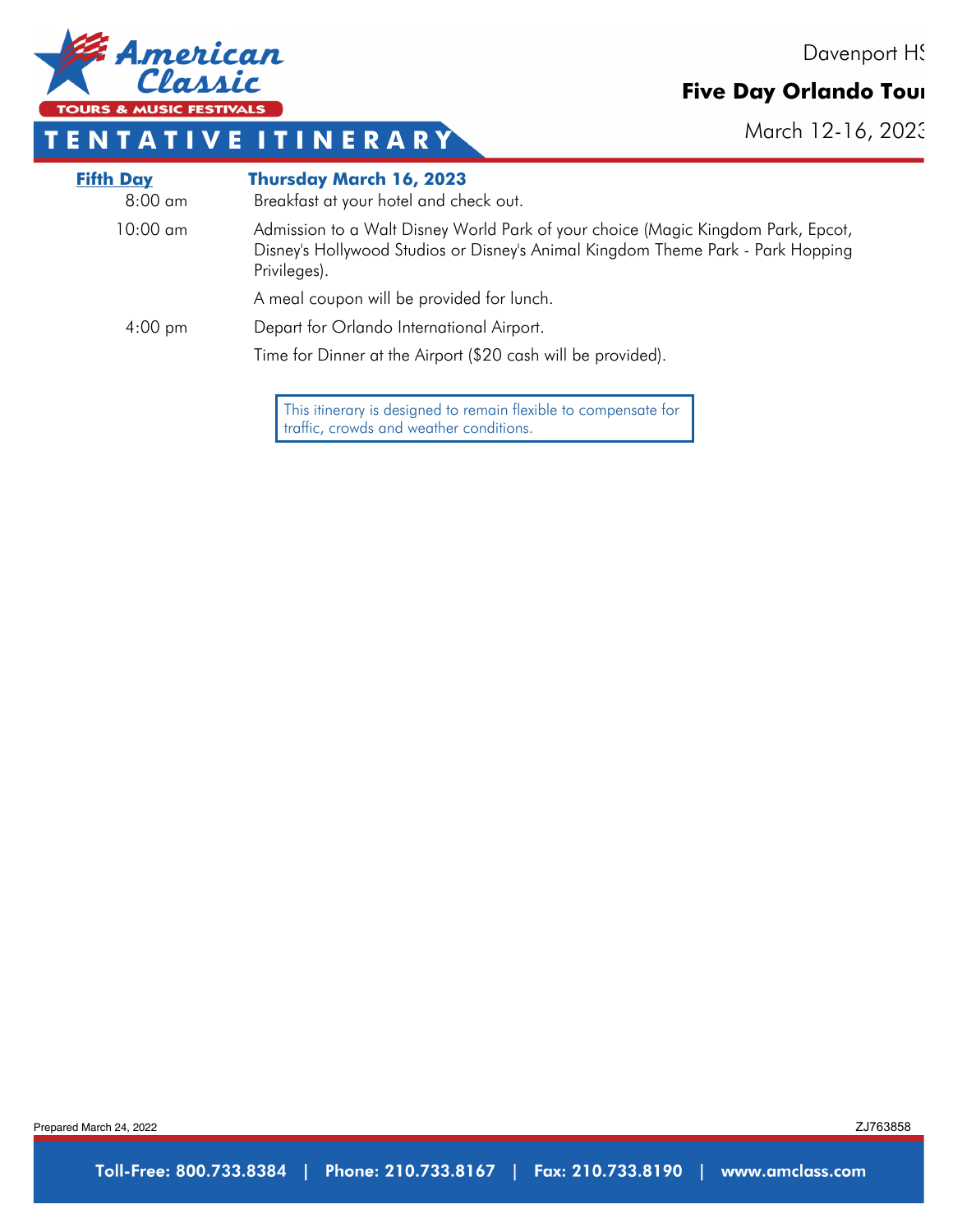

# IMPORTANT AIRLINE BAGGAGE NOTICE:

As you are probably aware, many airlines are now charging fees for checked bags. Due to the constantly changing nature of these fees and the difficulty in pre-paying them, these fees are not included in the price of your airfare.

As a result, many clients have advised their trip participants to limit their luggage to carry-on items only. Most airlines allow one carryon bag plus a personal item such as a purse, briefcase or small backpack.

Should your group wish to check baggage, please see the attached chart for current pricing and where to obtain the most up to date information.

As always, your Travel Account Executive is available to discuss and assist you in any way possible to make traveling as hassle-free as possible.